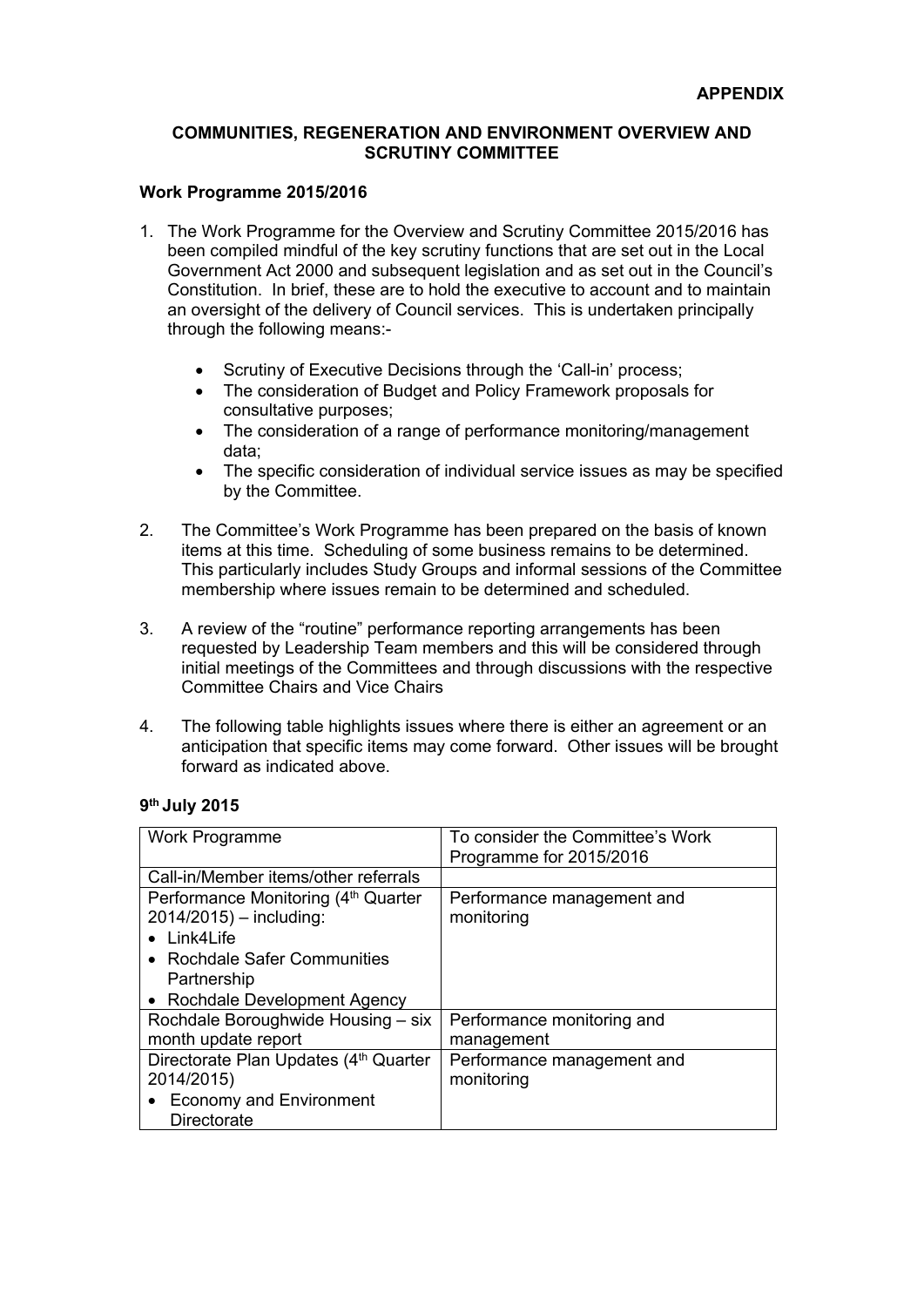| Directorate Plan 2015/16            | Performance management and |
|-------------------------------------|----------------------------|
| <b>Economy and Environment</b>      | monitoring                 |
| <b>Directorate</b>                  |                            |
| • Customers and Corporate           |                            |
| Directorate (Community Services)    |                            |
| Presentation and report - Key Route | Consultation               |
| <b>Network</b>                      |                            |
| <b>Housing Allocations Policy</b>   | Performance management and |
|                                     | monitoring                 |
| Registered Housing Providers -      | Committee request          |
| <b>Annual Report</b>                |                            |

# **23rd September 2015**

| Work Programme 2015/2016                                       | To note the Committee's Work Programme<br>for 2015/2016 |
|----------------------------------------------------------------|---------------------------------------------------------|
| Call-in: Sandy Lane Traffic Calming,                           | Call-in of a decision made by Rochdale                  |
| Rochdale                                                       | Township Action and Resources Committee                 |
| Performance Monitoring (1 <sup>st</sup> Quarter                | Performance management and monitoring                   |
| $2015/2016$ ) – including:                                     |                                                         |
| <b>Street Lighting PFI Contract</b>                            |                                                         |
| <b>Rochdale Safer Communities</b>                              |                                                         |
| Partnership                                                    |                                                         |
| Rochdale Development Agency                                    |                                                         |
| <b>GM Transport Strategy 2040</b>                              | Presentation by TfGM on transport                       |
|                                                                | proposals affecting the Borough                         |
| Directorate Plan Update (1 <sup>st</sup> Quarter<br>2015/2016) | Performance management and monitoring                   |
| <b>Economy and Environment</b>                                 |                                                         |
| Directorate                                                    |                                                         |
| <b>Customers &amp; Corporate</b><br>$\bullet$                  |                                                         |
| Directorate (Community                                         |                                                         |
| Services)                                                      |                                                         |
| RSCP Safer Communities Plan 2015-                              | Consultation on proposals                               |
| 2018                                                           |                                                         |
| <b>Public Protection Enforcement Policy</b>                    | Committee request                                       |
| <b>Playing Pitch and Formal Sports</b>                         | Consultation on proposals                               |
| Strategy                                                       |                                                         |

## **29th October 2015**

| Work Programme 2015/2016                         | Update                                |
|--------------------------------------------------|---------------------------------------|
| Call-in/Member items/other referrals             |                                       |
| <b>Performance Monitoring</b>                    | Performance management and monitoring |
| Rochdale Development<br>$\bullet$                |                                       |
| Agency                                           |                                       |
| Food and Feed Plan 2015/16                       | Consultation on proposals             |
| <b>Corporate Priority Setting - Survey</b>       | Consultation on proposals             |
| and Process                                      |                                       |
| Directorate Plan Update (1 <sup>st</sup> Quarter | Performance monitoring and management |
| 2015/2016)                                       |                                       |
| <b>Economy and Environment</b><br>$\bullet$      |                                       |
| Directorate                                      |                                       |
| <b>Community Services</b><br>$\bullet$           |                                       |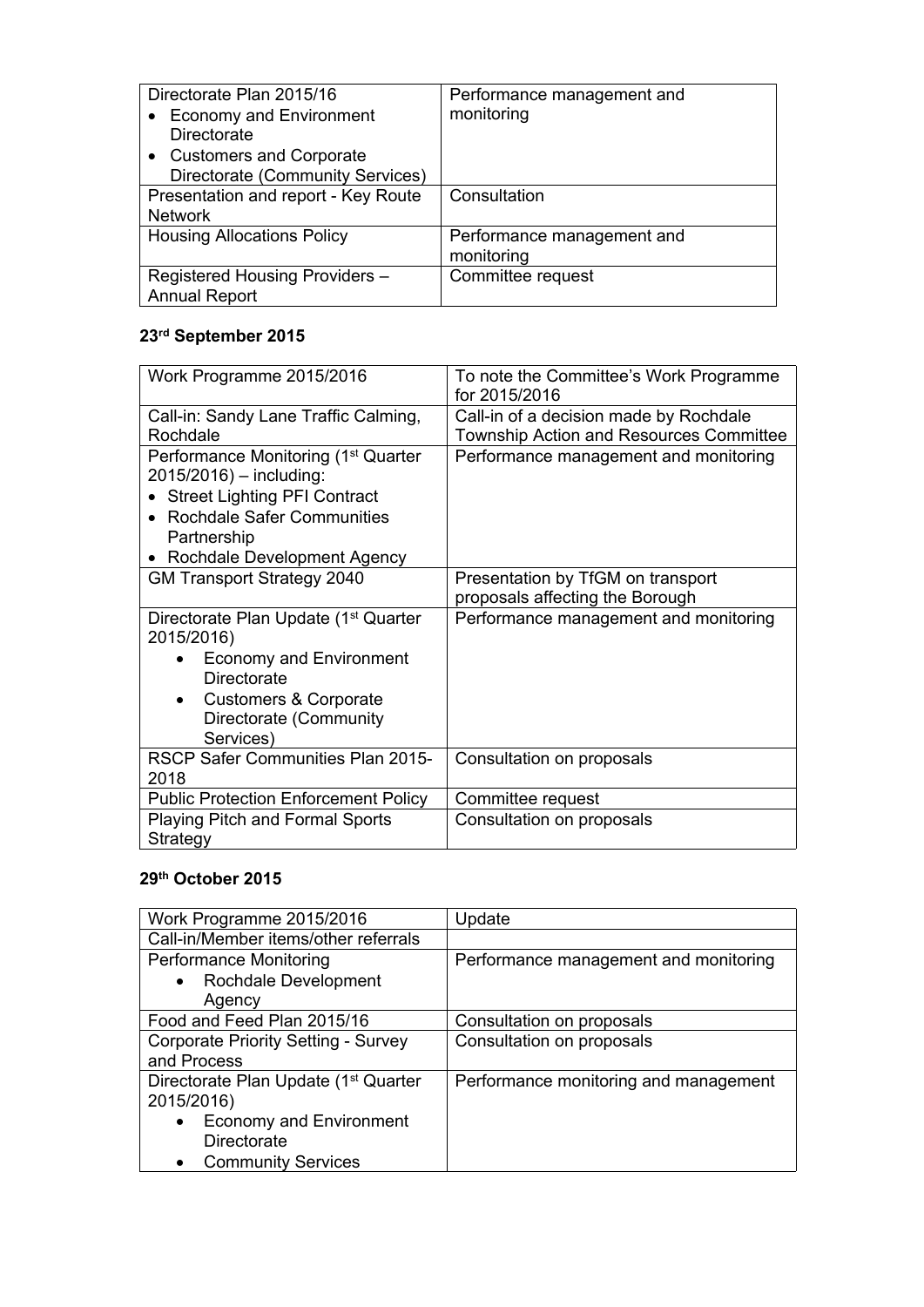| Performance Monitoring of Registered   Scrutiny of performance |                             |
|----------------------------------------------------------------|-----------------------------|
| <b>Provider Partners</b>                                       |                             |
| Rochdale Town Centre East                                      | Update on Cabinet proposals |
| <b>Redevelopment Update</b>                                    |                             |

### **10th December 2015**

| Work Programme 2015/2016                                                                                                                                                         | Update                                                                                                             |
|----------------------------------------------------------------------------------------------------------------------------------------------------------------------------------|--------------------------------------------------------------------------------------------------------------------|
| Call-in/Member items/other referrals                                                                                                                                             |                                                                                                                    |
| Performance Monitoring (2 <sup>nd</sup> Quarter<br>$2015/16$ ) - including:<br>• Link4Life<br><b>Street Lighting PFI Contract</b><br>• Rochdale Safer Communities<br>Partnership | Performance monitoring and management                                                                              |
| <b>Gambling Licensing Policy</b>                                                                                                                                                 | Consultation on statutory legislation                                                                              |
| <b>Licensing Policy Update</b>                                                                                                                                                   | Consultation on statutory legislation                                                                              |
| Discretionary Crisis Fund - six<br>monthly update                                                                                                                                | Performance management and scrutiny                                                                                |
| <b>Update on Community Cohesion</b>                                                                                                                                              | Committee request                                                                                                  |
| Contract for Rochdale CAB 2015/16                                                                                                                                                | Consultation on proposals                                                                                          |
| Report on Asylum Seekers in the<br>Borough                                                                                                                                       | A report requested from a one-off meeting<br>held in April by the former Overview and<br><b>Scrutiny Committee</b> |

### **3 rd February 2016**

| Work Programme 2015/2016                                                                                   | Update                                                                                                                                              |
|------------------------------------------------------------------------------------------------------------|-----------------------------------------------------------------------------------------------------------------------------------------------------|
| Call-in/Member items/other referrals                                                                       |                                                                                                                                                     |
| Directorate Plan Update (3rd Quarter<br>2015/2016)<br>Neigbourbourhoods and Economy<br><b>Directorates</b> | Performance monitoring and management                                                                                                               |
| Rochdale Boroughwide Housing - six<br>month update report                                                  | Performance monitoring and management                                                                                                               |
| Report on Asylum Seekers in the<br>Borough                                                                 | A report requested from a one-off meeting<br>held in April by the former Overview and<br>Scrutiny Committee, and deferred from the<br>last meeting. |
| <b>Update on Community Cohesion</b>                                                                        | Committee request – deferred from the last<br>meeting.                                                                                              |
| Highways Shared Service - Outline<br><b>Business Case</b>                                                  | Update on proposals – deferred from last<br>meeting                                                                                                 |
| Greater Manchester Spatial<br>Framework                                                                    | Consultation on proposals                                                                                                                           |
| <b>GMCA/AGMA Scrutiny Pool: minutes</b><br>of meetings held October and<br>December 2015                   | For information/discussion                                                                                                                          |

## **16th March 2016**